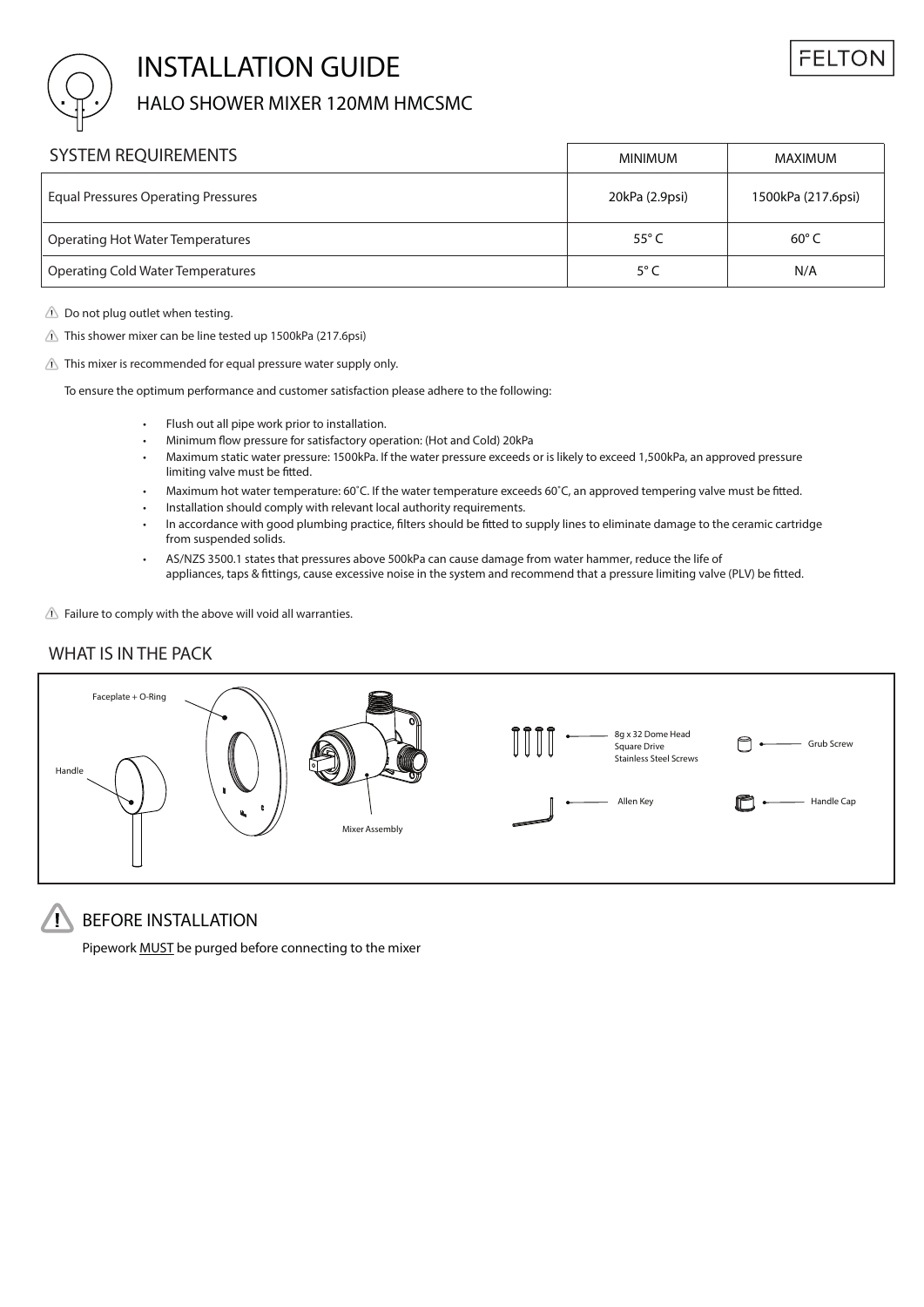

### **HOW TO INSTALL**



#### **Warranty, Maintenance and Care** YOUR COPY TO KEEP

## **FELTON**

Felton Industries Limited guarantees these mixers to be free from defects in materials and workmanship for a period of ten (10) years from the date of purchase. Fair wear and tear is expressly excluded. This warranty is effective for 10 years from the date of purchase for the supply of replacement parts (only) and 5 years from the date of purchase for plumber's labour relating solely to repairing or replacing the mixer, provided the product is installed by a registered plumber. You must retain proof of purchase of the Mixer (such as an invoice or receipt) and proof of installation by a registered plumber and provide these to Felton on request. This warranty is for manufacturing defects only and does not cover any damage to the product due to abuse, negligence or improper installation. This warranty is given on the understanding that the product is installed by a registered plumber and operated according to Felton's installation guide and the Australian/New Zealand standard AS/NZS3500. This warranty is provided to persons who are a "consumer" under the Consumer Guarantees Act 1993 only and for use in domestic/residential dwellings only (not for commercial use).



At no stage should any surface coatings be cleaned with cleaning agents that contain a corrosive acid or a scouring additive. Surface coatings should be cleaned with liquid detergent or soap and water. Any damage caused through the use of an unsuitable cleaner will not be covered by this warranty. This warranty is subject to any other rights or remedies that you may have under the Consumer Guarantees Act 1993 (or any other applicable legislation) and to Felton's Terms of Trade.

Please fill in the details below, attach your receipt to this installation quide and keep as your proof of purchase.

Purchased at: ...............................................................................................................................................................................................................................................................................................

Date of purchase: .......................................................................................................................................................................................................................................................................................

Installed by: ...................................................................................................................................................................................................................................................................................................